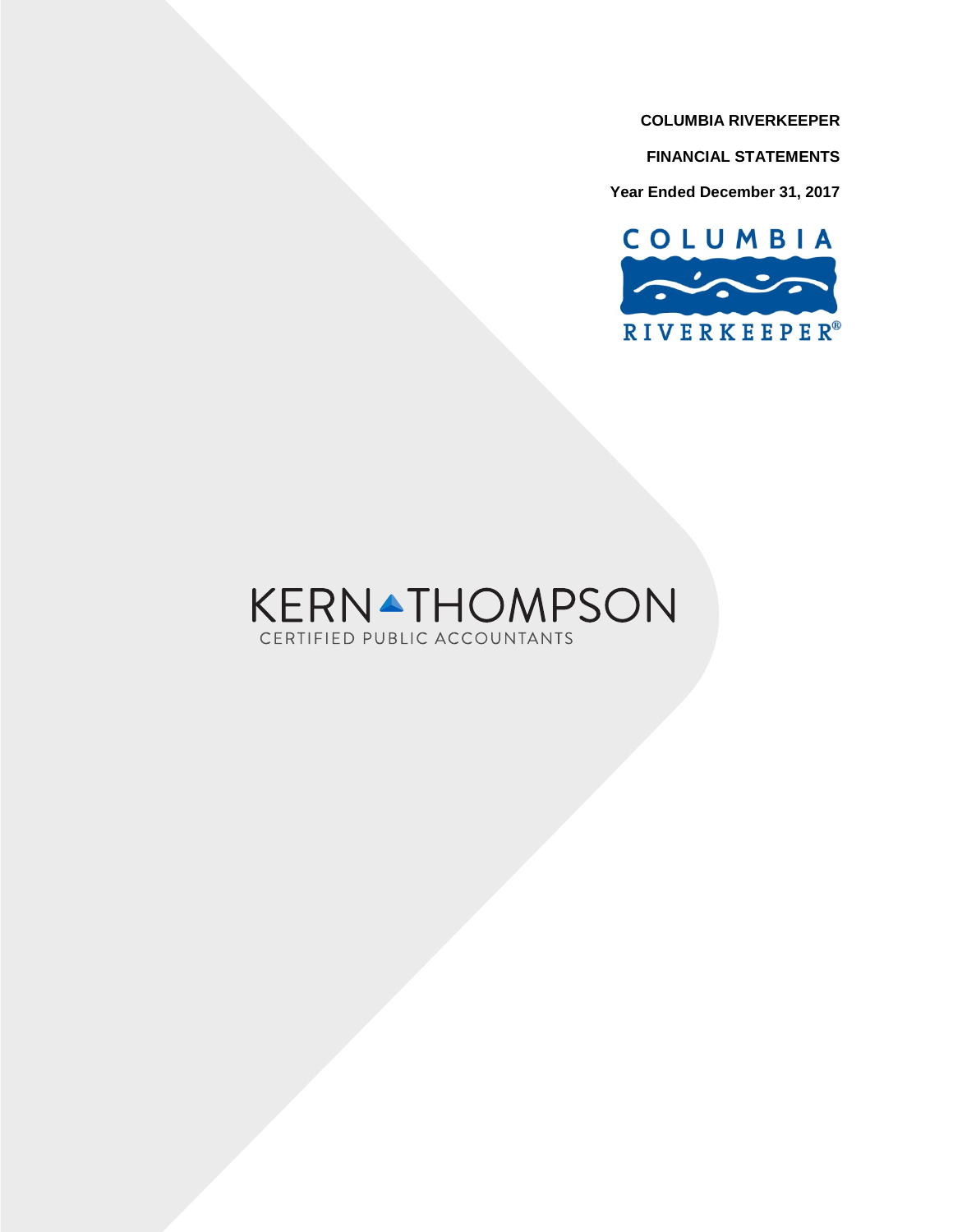# **FINANCIAL STATEMENTS**

# **Year Ended December 31, 2017**

# **CONTENTS**

|                                         | <b>Page</b> |
|-----------------------------------------|-------------|
| <b>EXECUTIVE DIRECTOR'S MESSAGE</b>     |             |
| <b>INDEPENDENT AUDITORS' REPORT</b>     | 1           |
| <b>FINANCIAL STATEMENTS</b>             |             |
| <b>Statement of Financial Position</b>  | 2           |
| <b>Statement of Activities</b>          | 3           |
| <b>Statement of Functional Expenses</b> | 4           |
| <b>Statement of Cash Flows</b>          | 5           |
| <b>Notes to Financial Statements</b>    | $6 - 11$    |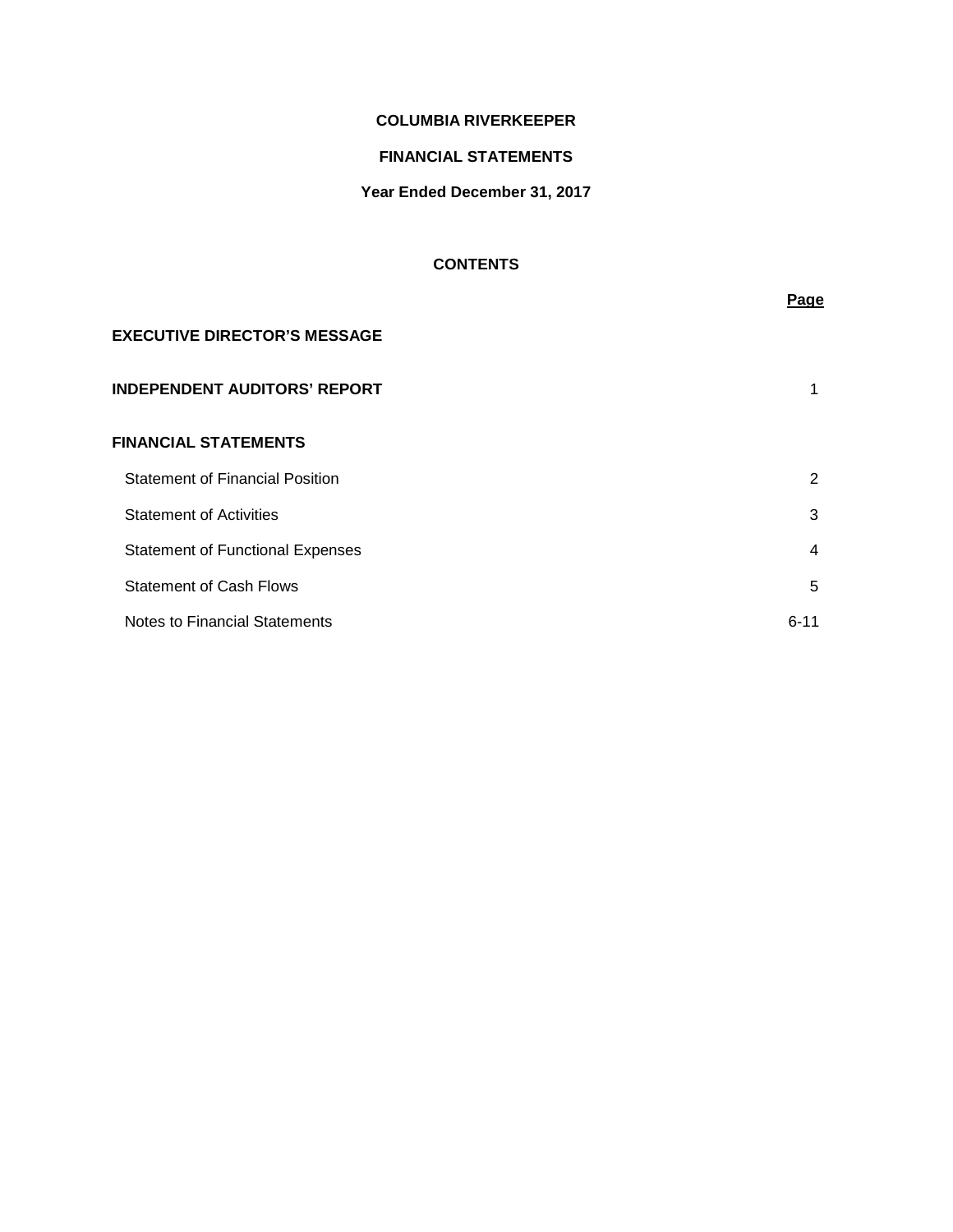# **Executive Director's Message**

Columbia Riverkeeper (Riverkeeper) achieved major victories for clean water in 2017. Riverkeeper reduced toxic pollution discharges, defeated dangerous fossil fuel terminals, protected key fish and wildlife habitat, and engaged residents in hands-on stewardship activities.

# **Columbia Riverkeeper Program Descriptions**

# **Fighting for Clean Water and Salmon**

Riverkeeper protects clean water and salmon by stopping toxic pollution and protecting habitat.

Riverkeeper reduced toxic pollution in the Columbia and its tributaries by identifying and stopping illegal pollution, reviewing pollution discharge permits, and advocating to state and federal agencies for better toxic reduction policies.

Riverkeeper researches pollution violations and enforces the Clean Water Act against illegal discharges. Riverkeeper reviews major pollution discharge permits on the Columbia River and submits detailed technical and legal comments to state agencies when appropriate. The comments advocate for pollution reduction and notify the agencies when the pollution permits violate the Clean Water Act. Riverkeeper's actions resulted in less toxic pollution, better treatment or control systems, and greater compliance with the law.

On the policy side, Riverkeeper works to ensure that federal and state water quality standards and implementation tools are strong enough to protect fish and wildlife, and all river users. Riverkeeper helped organize a coalition to reduce toxic pollution in fish by asking Oregon and Washington to create more protective limits on toxics. Riverkeeper engaged in public decisionmaking processes at the local, state, and federal levels to advocate for habitat protection, particularly in the Columbia River estuary.

The Hanford Nuclear Site on the Columbia River is the most contaminated place in the western hemisphere. Riverkeeper utilizes public pressure, grassroots organizing, and technical assessment of cleanup plans to advocate for the thorough cleanup of the site. Riverkeeper produces action alerts and issue briefings on technical matters and upcoming decisions. Riverkeeper also organizes attendance and testimony at hearings regarding important Hanford clean-up decisions, including how to clean up leaking storage tanks containing high-level nuclear waste. In 2017, Riverkeeper started a partnership with the Yakama Nation to increase outreach and education among tribal youth and citizens of the Yakama Nation.

Riverkeeper identifies and protects key habitat in the Columbia basin from industrial development and other threats, this includes fossil fuel infrastructure (see below), new shipping terminals, and chemical plants. Riverkeeper also works to protect ground and surface water from new factory farms in eastern Oregon.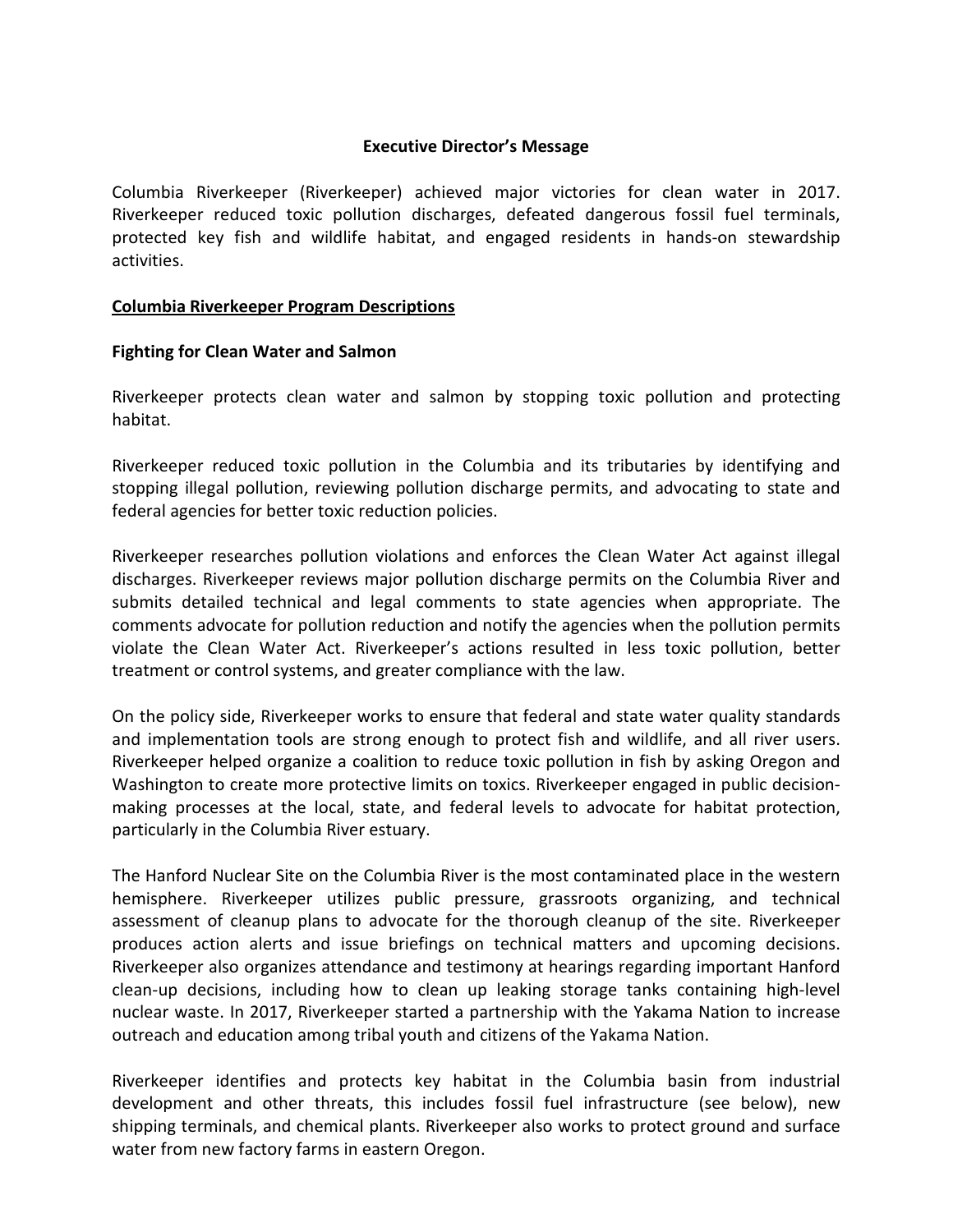# **Protecting our Region from Fossil Fuels**

Riverkeeper leads the effort to protect the Columbia River and river communities from an onslaught of coal, oil, and fracked gas shipping terminals and refineries that threaten aquatic ecosystems, public health, and our climate.

Riverkeeper and allies helped defeat the Millennium coal export terminal in Longview, Washington that would have degraded our water quality and salmon habitat. If built, dozens of coal trains per day would have impacted Pacific Northwest communities. Coal contains toxic pollutants and when burned is a major contributor to harmful climate change. Riverkeeper helped organize tremendous public involvement in state and federal coal export permitting processes. Riverkeeper organized thousands of residents along the coal train route to raise concerns to decision makers, turning coal export into a national issue regularly covered by regional and national media. Riverkeeper continues to present state and federal agencies the legal and policy reasons why coal export should be denied in Washington and Oregon.

Riverkeeper also helps lead regional efforts to protect Columbia River salmon and public health from oil-by-rail proposals. In 2017, Riverkeeper helped defeat the nation's largest oil-by-rail shipping terminal, proposed by Tesoro in Vancouver, Washington. If built, Tesoro would have received 360,000 barrels of Bakken crude or tar-sands-crude per day via trains. The trains would have crossed hundreds of water bodies and traveled for over 150 miles directly adjacent to the Columbia. Tesoro would have stored the oil in huge tanks along the river to then loaded the oil onto Panamax-sized oil tankers, which would sail through the Estuary and across the treacherous Columbia River bar. Riverkeeper pushed local and state decision makers to deny oil-by-rail proposals by presenting compelling technical and legal arguments on the public safety, economic, and environmental harm, and why the project does not comply with state regulations.

Riverkeeper also protects our region from fracked gas infrastructure, such as pipelines, power plants, refineries, and petrochemical plants. In 2017, Riverkeeper challenged permits for the world's largest fracked-gas-to-methanol refinery, proposed on the banks of the Columbia in Kalama, Washington. In addition, Riverkeeper helps organize a coalition working to protect the Pacific Northwest from fracked gas infrastructure.

# **Engaging River Communities**

Riverkeeper works to engage river communities to make a difference for clean water. We monitor water quality, clean up riparian areas and beaches, conduct outreach to diverse communities, restore habitat, and educate students.

People often ask our staff: "Is it safe to swim?" To answer this question, Riverkeeper provides real-time water quality data for popular swim beaches in Portland, Vancouver, and the Columbia River Gorge. Riverkeeper has been testing the Columbia for E. coli bacteria for over a decade. Our goal is to encourage families to enjoy our rivers safely. Fecal bacteria in water can cause nausea, diarrhea, and infections, especially in children and the elderly.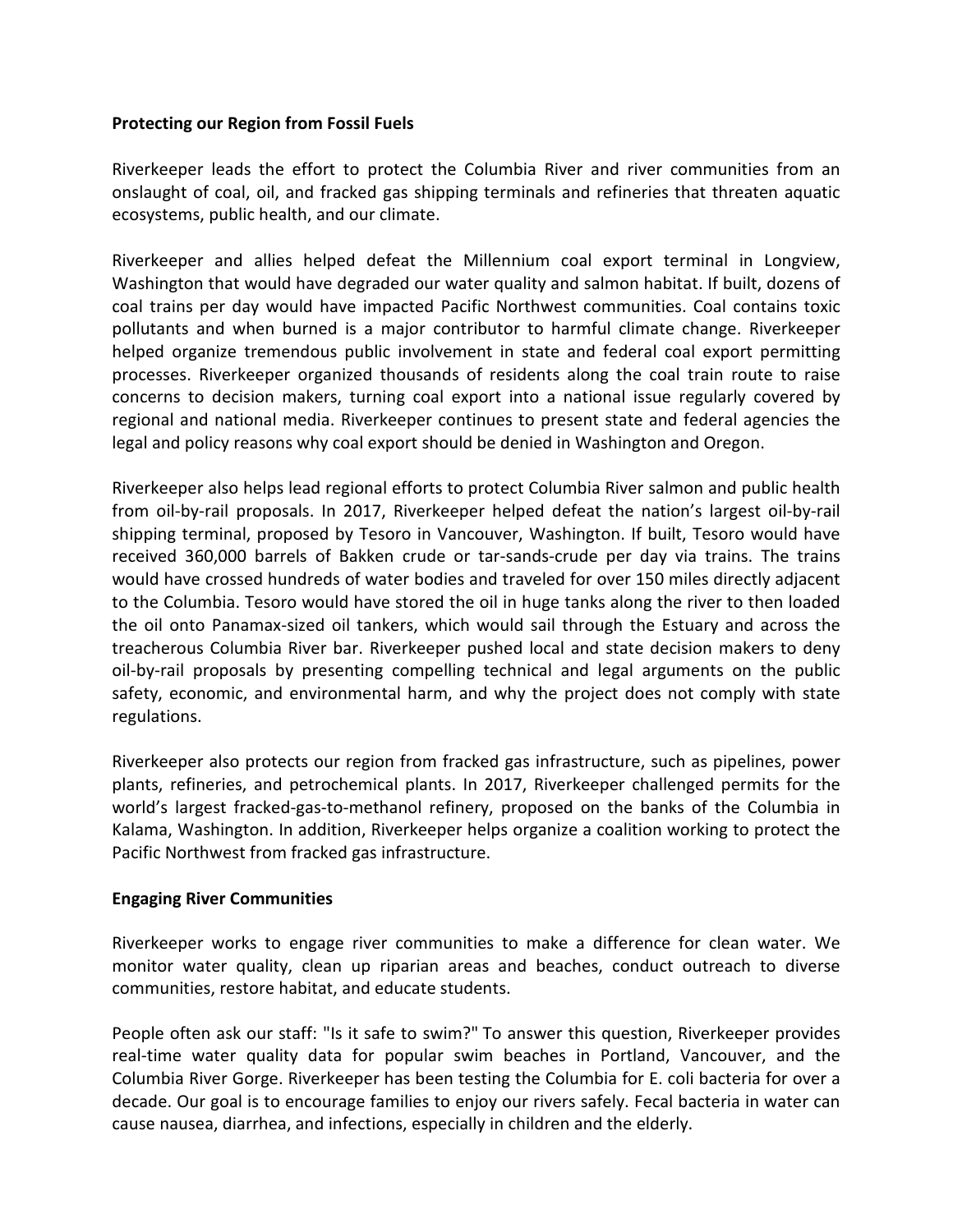Surprisingly, no local or state Organization regularly tests popular Columbia River swim beaches. The City of Portland samples the Willamette in seven locations, while the Oregon Health Authority tests ocean beaches. There is a data gap at the heavily used Columbia River sites. Columbia Riverkeeper fills that gap, while engaging volunteer river stewards.

Our data does not sit on a shelf. Riverkeeper posts testing results on the ["Swim Guide"](https://live-cori.pantheonsite.io/columbia/swimguide)  [website](https://live-cori.pantheonsite.io/columbia/swimguide) and smartphone application, as well as our website and social media. Over two million people use "Swim Guide" and 199,000 people have viewed our Columbia River data. The outcome is safer swimming and recreation during the busy summer months. Fortunately, E. coli is typically within safe levels, so our data encourages people to enjoy the water.

In addition, Riverkeeper is engaging volunteers and students to restore habitat at the Nichols Natural Area, a former industrial site on the Columbia River in Hood River, Oregon. People who visit the waterfront will see this high-profile site. The students and community members who help design, implement, and manage the natural area will gain pride and ownership by making a brownfield turn green. At Nichols, learning is not confined by classroom walls. Young students learn to plant trees and inventory bugs. They may solve the mystery of why the Black-crowned Night Herons nest in the Nichols Basin. High school students help plan restoration site and sample water quality. And students learn how imagination and the power of community can transform our river.

# **COLUMBIA RIVERKEEPER**

inde Hens

**Brett VandenHeuvel Executive Director**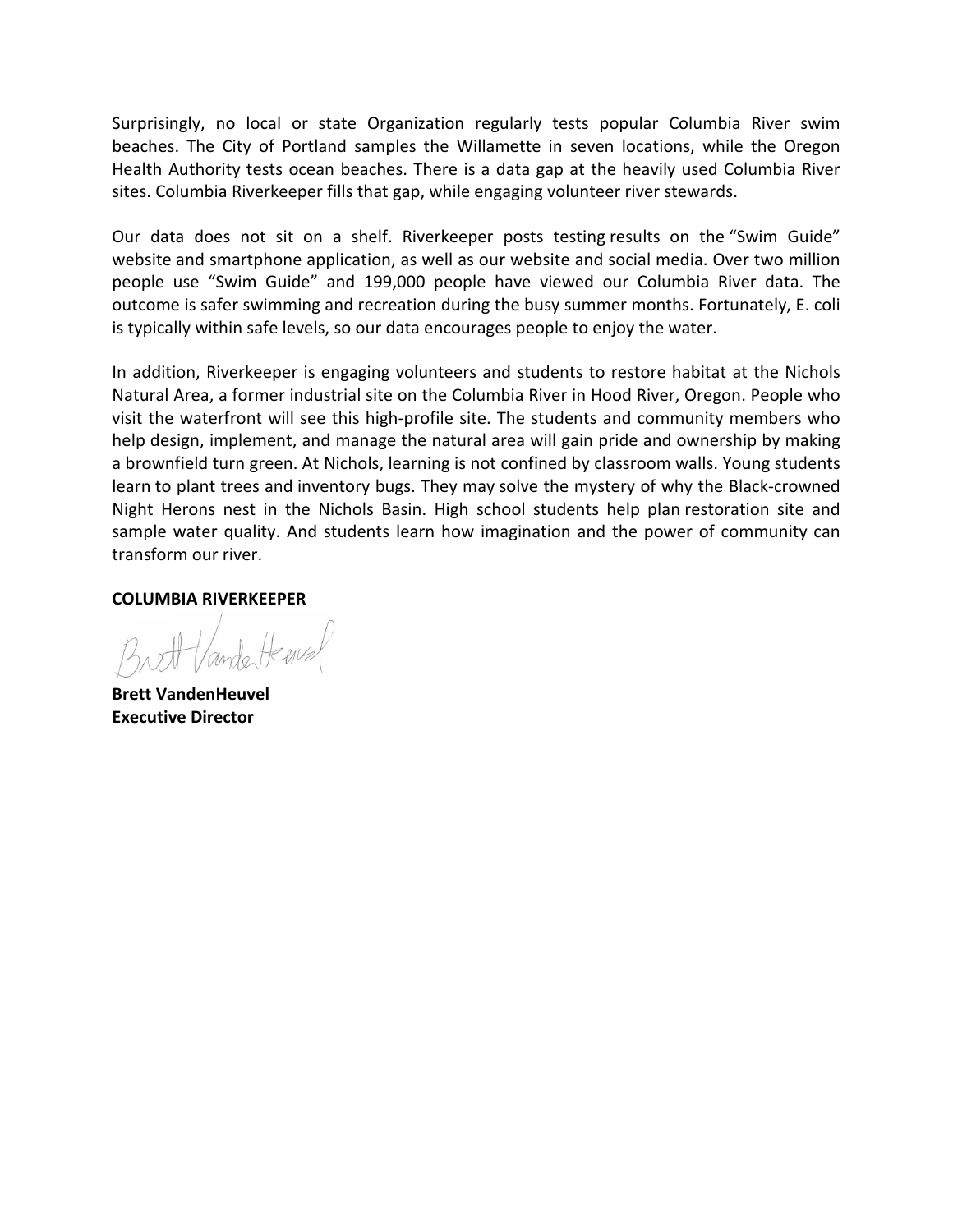# KERNATHOMPSON **CERTIFIED PUBLIC ACCOUNTANTS**

#### **INDEPENDENT AUDITORS' REPORT**

To the Board of Directors Columbia Riverkeeper Hood River, Oregon

We have audited the accompanying financial statements of Columbia Riverkeeper (a non-profit organization), which comprise the statement of financial position as of December 31, 2017, and the related statements of activities, functional expenses and cash flows for the year then ended, and the related notes to the financial statements.

#### *Management's Responsibility for the Financial Statements*

Management is responsible for the preparation and fair presentation of these financial statements in accordance with accounting principles generally accepted in the United States of America; this includes the design, implementation, and maintenance of internal control relevant to the preparation and fair presentation of financial statements that are free from material misstatement, whether due to fraud or error.

#### *Auditors' Responsibility*

Our responsibility is to express an opinion on these financial statements based on our audit. We conducted our audit in accordance with auditing standards generally accepted in the United States of America. Those standards require that we plan and perform the audit to obtain reasonable assurance about whether the financial statements are free from material misstatement.

An audit involves performing procedures to obtain audit evidence about the amounts and disclosures in the financial statements. The procedures selected depend on the auditors' judgment, including the assessment of the risks of material misstatement of the financial statements, whether due to fraud or error. In making those risk assessments, the auditor considers internal control relevant to the entity's preparation and fair presentation of the financial statements in order to design audit procedures that are appropriate in the circumstances, but not for the purpose of expressing an opinion on the effectiveness of the entity's internal control. Accordingly, we express no such opinion. An audit also includes evaluating the appropriateness of accounting policies used and the reasonableness of significant accounting estimates made by management, as well as evaluating the overall presentation of the financial statements.

We believe that the audit evidence we have obtained is sufficient and appropriate to provide a basis for our audit opinion.

#### *Opinion*

In our opinion, the financial statements referred to above present fairly, in all material respects, the financial position of Columbia Riverkeeper as of December 31, 2017, and the changes in its net assets and its cash flows for the year then ended in accordance with accounting principles generally accepted in the United States of America.

#### **Other Matters**

#### *Report on Summarized Comparative Information*

We have previously audited Columbia Riverkeeper's 2016 financial statements, and we expressed an unmodified opinion on those financial statements in our report dated July 11, 2017. In our opinion, the summarized comparative information presented herein as of and for the year ended December 31, 2016, is consistent, in all material respects, with the audited financial statements from which it has been derived.

KERN & THOMPSON, LLC

Portland, Oregon August 29, 2018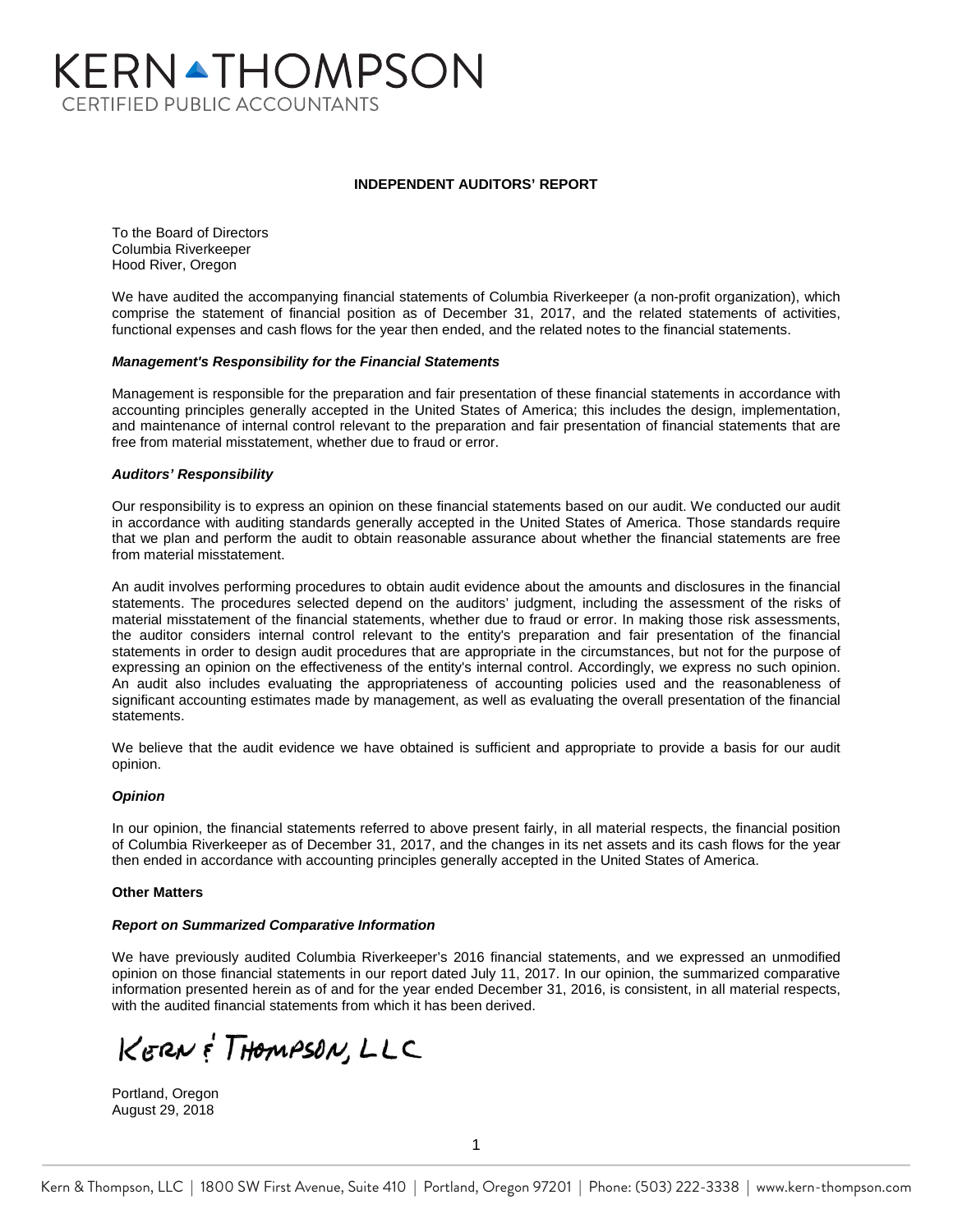# **STATEMENT OF FINANCIAL POSITION**

**December 31, 2017**

(With Comparative Totals as of December 31, 2016)

# **ASSETS**

|                                                 | 2017                      | 2016           |
|-------------------------------------------------|---------------------------|----------------|
| Cash and cash equivalents                       | \$<br>1,179,479 \$        | 579,249        |
| Grants, contracts, and contributions receivable | 391,201                   | 119,265        |
| Prepaid expenses and other assets               | 13,562                    | 9,485          |
| Property and equipment - net                    | 7,370                     | 1,602          |
| <b>Total assets</b>                             | \$ <u>__1,591,612</u> _\$ | <u>709,601</u> |
| <b>LIABILITIES AND NET ASSETS</b>               |                           |                |
| Accounts payable                                | \$<br>124,258 \$          | 22,197         |
| Accrued payables                                | 11,868                    | 6,100          |
| <b>Total liabilities</b>                        | 136,126                   | 28,297         |
| <b>Net assets</b>                               |                           |                |
| Unrestricted                                    | 699,419                   | 421,558        |
| Temporarily restricted                          | 723,370                   | 259,746        |
| Permanently restricted                          | 32,697                    |                |
| <b>Total net assets</b>                         | 1,455,486                 | 681,304        |
| <b>Total liabilities and net assets</b>         | 1,591,612 \$              | 709,601        |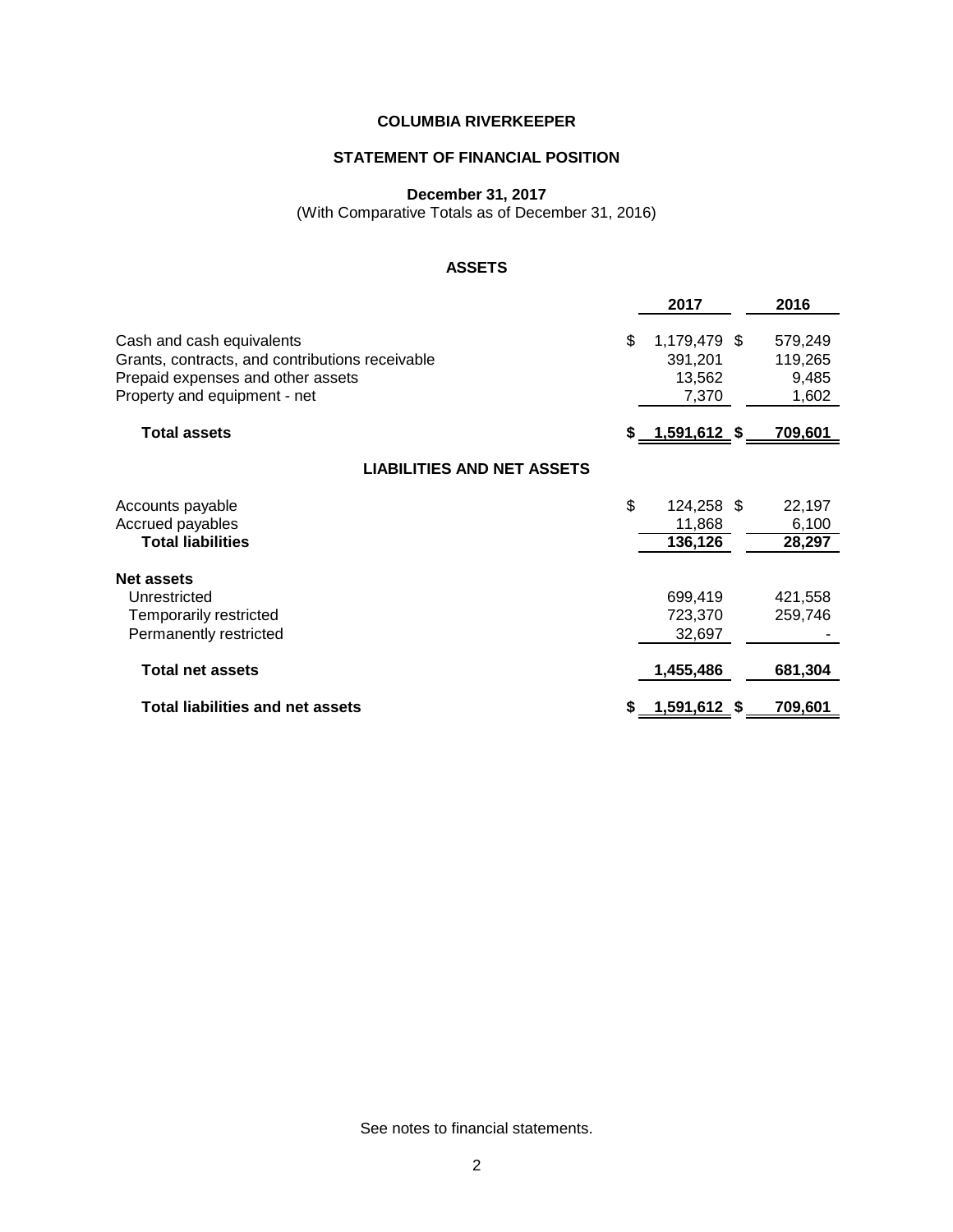# **STATEMENT OF ACTIVITIES**

#### **Year Ended December 31, 2017**

(With Comparative Totals as of December 31, 2016)

|                                         |                     | <b>Temporarily Permanently</b> |                   | <b>Total</b> |  |           |
|-----------------------------------------|---------------------|--------------------------------|-------------------|--------------|--|-----------|
|                                         | <b>Unrestricted</b> | <b>Restricted</b>              | <b>Restricted</b> | 2017         |  | 2016      |
| Revenues, gains and other support       |                     |                                |                   |              |  |           |
| Grants, contributions and memberships   | \$<br>626,532 \$    | 944,327 \$                     | 32,697 \$         | 1,603,556 \$ |  | 851,553   |
| Contracts                               | 45,631              |                                |                   | 45,631       |  | 55,903    |
| In-kind contributions                   | 312,726             |                                |                   | 312,726      |  | 296,513   |
| Special event revenue, net of expenses  |                     |                                |                   |              |  |           |
| of \$4,900 and \$232, respectively      | 23,176              |                                |                   | 23,176       |  | 16,378    |
| Legal settlement and mitigation         |                     |                                |                   |              |  |           |
| reimbursements                          | 143,755             |                                |                   | 143,755      |  | 97,078    |
| Other                                   | 12,870              |                                |                   | 12,870       |  | 438       |
|                                         | 1,164,690           | 944,327                        | 32,697            | 2,141,714    |  | 1,317,863 |
| Net assets released from restrictions   | 480,703             | (480,703)                      |                   |              |  |           |
| Total revenues, gains and other support | 1,645,393           | 463,624                        | 32,697            | 2,141,714    |  | 1,317,863 |
| <b>Expenses</b>                         |                     |                                |                   |              |  |           |
| Program services                        |                     |                                |                   |              |  |           |
| Fighting for Clean Water and Salmon     | 486,246             |                                |                   | 486,246      |  | 380,016   |
| <b>Protecting from Fossil Fuels</b>     | 347,698             |                                |                   | 347,698      |  | 332,520   |
| <b>Engaging River Communities</b>       | 344,449             |                                |                   | 344,449      |  | 337,499   |
| Total program services                  | 1,178,393           |                                |                   | 1,178,393    |  | 1,050,035 |
| Supporting services                     |                     |                                |                   |              |  |           |
| Management and general                  | 33,993              |                                |                   | 33,993       |  | 47,074    |
| Fund-raising                            | 155,146             |                                |                   | 155,146      |  | 132,857   |
| <b>Total expenses</b>                   | 1,367,532           |                                |                   | 1,367,532    |  | 1,229,966 |
| <b>Change in net assets</b>             | 277,861             | 463,624                        | 32,697            | 774,182      |  | 87,897    |
| Net assets, beginning of year           | 421,558             | 259,746                        |                   | 681,304      |  | 593,407   |
| Net assets, end of year                 | \$<br>699,419 \$    | 723,370 \$                     | 32,697 \$         | 1,455,486 \$ |  | 681,304   |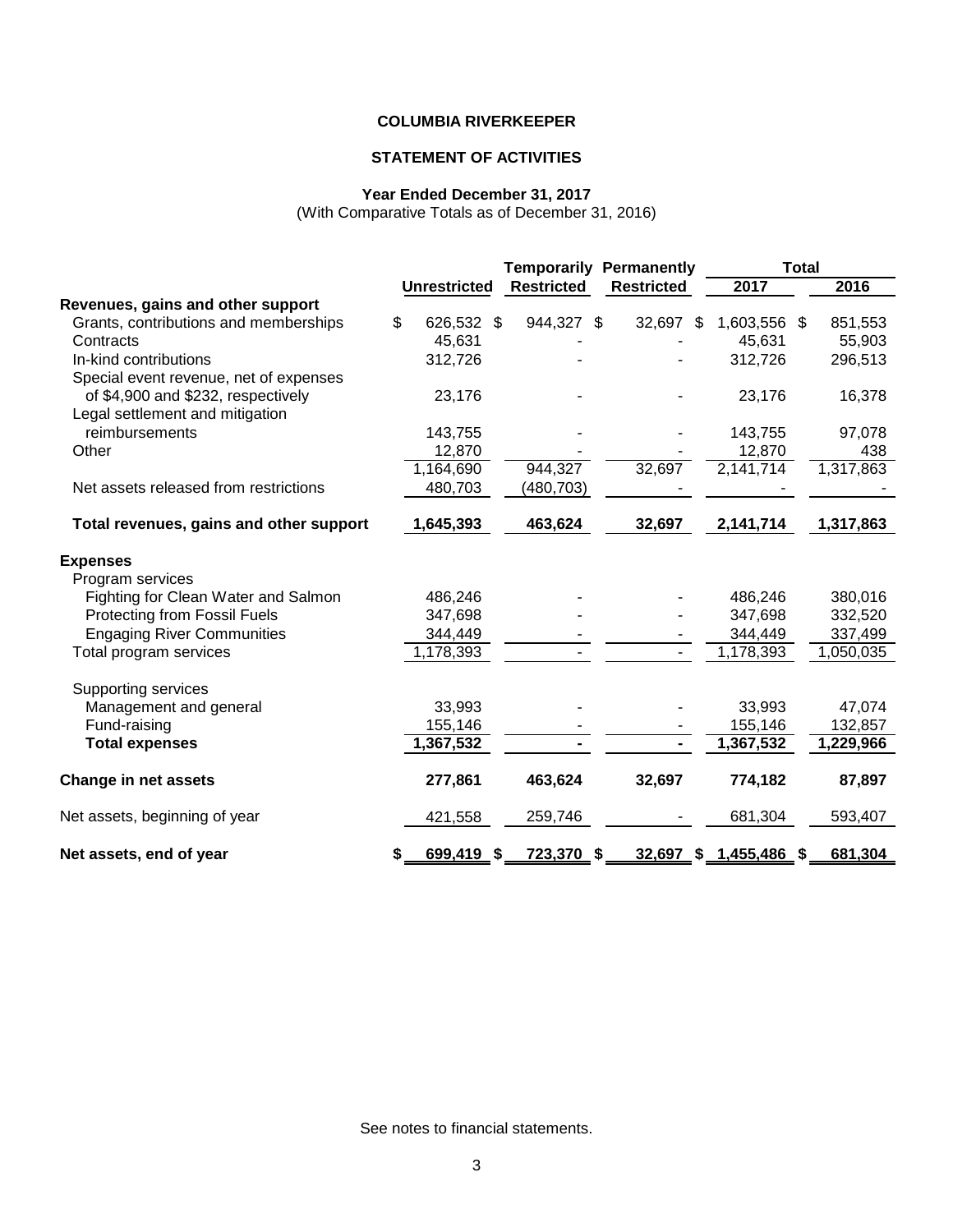# **STATEMENT OF FUNCTIONAL EXPENSES**

# **Year Ended December 31, 2017**

(With Comparative Totals as of December 31, 2016)

|                                |                                           | <b>PROGRAM SERVICES</b>          |                                 |              |             | <b>SUPPORTING SERVICES</b> |              |           |
|--------------------------------|-------------------------------------------|----------------------------------|---------------------------------|--------------|-------------|----------------------------|--------------|-----------|
|                                | <b>Fighting for</b><br><b>Clean Water</b> | <b>Protection</b><br>from Fossil | <b>Engaging</b><br><b>River</b> |              | Management  | Fund-                      | <b>Total</b> |           |
|                                | and Salmon                                | <b>Fuels</b>                     | <b>Communities</b>              | Total        | and General | Raising                    | 2017         | 2016      |
| Personnel costs                | \$<br>79,880 \$                           | 256,110 \$                       | 244,474 \$                      | 580,464 \$   | 19,495 \$   | 97,861 \$                  | 697,820 \$   | 690,593   |
| Depreciation                   | 84                                        | 263                              | 316                             | 663          | 17          | 125                        | 805          | 2,033     |
| Dues, licenses and memberships | 2,969                                     | 2,589                            | 5,427                           | 10,985       | 450         | 6,220                      | 17,655       | 17,426    |
| Insurance                      | 447                                       | 1,403                            | 2,436                           | 4,286        | 311         | 670                        | 5,267        | 3,734     |
| Marketing                      | 101                                       | 2,655                            | 473                             | 3,229        | 5           | 63                         | 3,297        | 10,883    |
| Meetings and trainings         | 304                                       | 7,465                            | 4,293                           | 12,062       | 30          | 4,940                      | 17,032       | 10,903    |
| Occupancy                      | 6,059                                     | 19,620                           | 22,243                          | 47,922       | 1,298       | 8,388                      | 57,608       | 60,824    |
| <b>Supplies</b>                | 741                                       | 3,747                            | 17,530                          | 22,018       | 329         |                            | 22,347       | 21,762    |
| Postage and printing           | 137                                       | 1,464                            | 19,550                          | 21,151       | 18          | 27,744                     | 48,913       | 48,822    |
| Professional services          | 393,854                                   | 41,929                           | 19,574                          | 455,357      | 12,007      | 6,939                      | 474,303      | 339,291   |
| Travel                         | 1,670                                     | 10,453                           | 8,133                           | 20,256       | 33          | 2,196                      | 22,485       | 23,695    |
|                                | \$<br>486,246 \$                          | 347,698 \$                       | 344,449 \$                      | 1,178,393 \$ | $33,993$ \$ | 155,146<br>\$              | 1,367,532 \$ | 1,229,966 |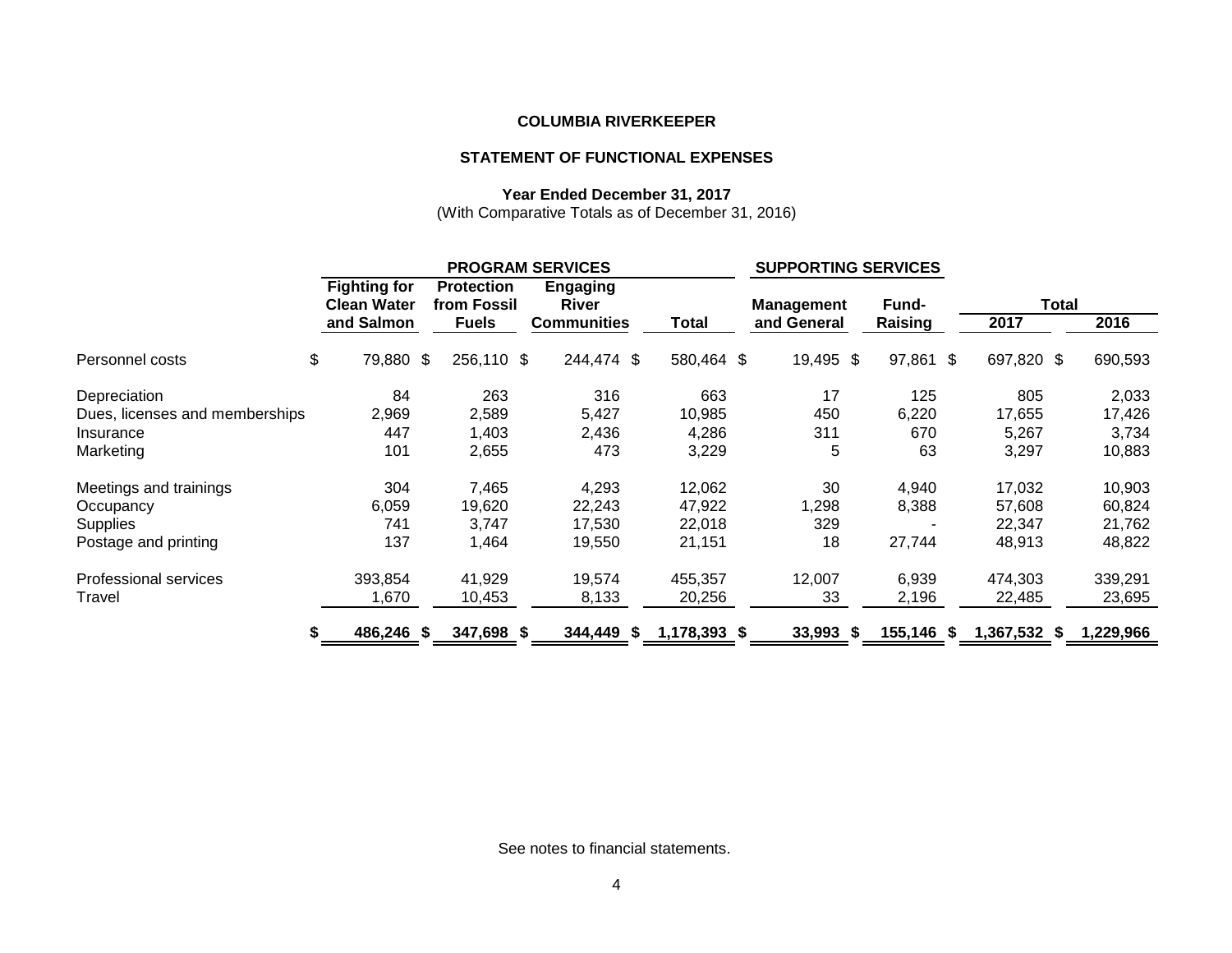# **STATEMENT OF CASH FLOWS**

## **Year Ended December 31, 2017**

(With Comparative Totals as of December 31, 2016)

|                                                      | 2017             | 2016    |
|------------------------------------------------------|------------------|---------|
| Cash flows from operating activities:                |                  |         |
| Change in net assets                                 | \$<br>774,182 \$ | 87,897  |
| Adjustments to reconcile change in net assets to     |                  |         |
| net cash provided by (used in) operating activities: |                  |         |
| Depreciation                                         | 805              | 2,033   |
| Changes in assets and liabilities:                   |                  |         |
| Grants, contracts, and contributions receivable      | (271, 936)       | 38,959  |
| Prepaid expenses and other assets                    | (4,077)          | 4,637   |
| Accounts payable                                     | 102,061          | 14,932  |
| Accrued payable                                      | 5,768            | 2,916   |
| Net cash provided by (used in) operating activities  | 606,803          | 151,374 |
| Cash flows from investing activities:                |                  |         |
| Purchase of property and equipment                   | (6, 573)         | (738)   |
| Net change in cash and cash equivalents              | 600,230          | 150,636 |
| Cash and cash equivalents, beginning of year         | 579,249          | 428,613 |
| Cash and cash equivalents, end of year               | 1,179,479 \$     | 579,249 |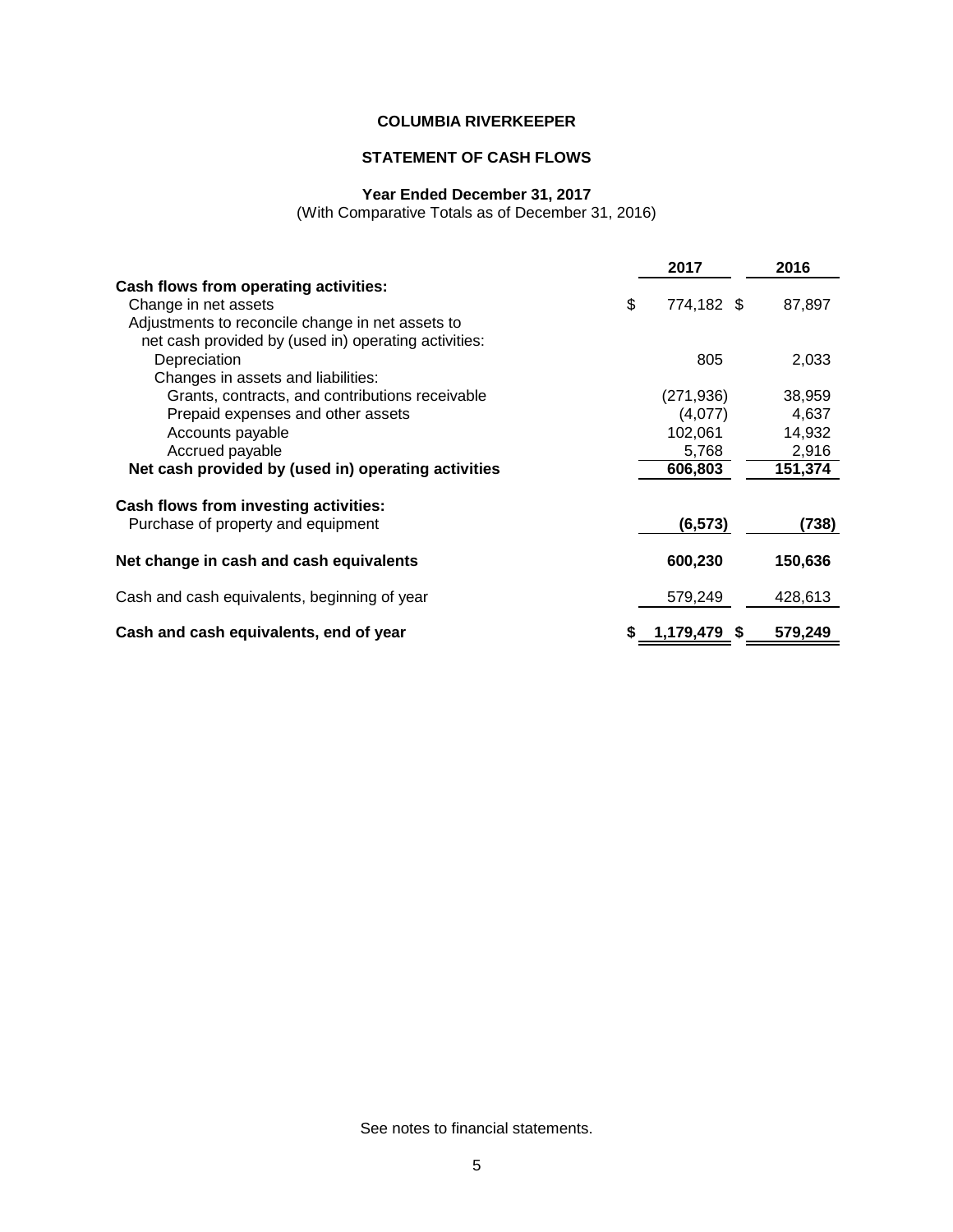#### **NOTES TO FINANCIAL STATEMENTS**

#### **December 31, 2017**

#### **NOTE A – DESCRIPTION OF ORGANIZATION**

Columbia Riverkeeper (Riverkeeper, or the Organization) was incorporated in the state of Washington as a non-profit corporation in 1989. Its goal is to protect the water quality of the Columbia River and all life connected from the headwaters to the Pacific Ocean. Riverkeeper utilizes community organizing, public education, policy work, and the enforcement of environmental laws to promote a healthy Columbia River. Support is provided to Riverkeeper through contributions from individuals and businesses, foundation support, grants and other fees.

During the fiscal year, Riverkeeper supported the following:

**Fighting for Clean Water and Salmon –** Riverkeeper protects clean water and salmon by stopping toxic pollution and protecting habitat. Riverkeeper reviews pollution discharge permits, enforces environmental laws, and advocates to state and federal agencies for better toxic reduction policies.

**Protection from Fossil Fuels –** Riverkeeper leads the effort to protect the Columbia River and river communities from an onslaught of coal, oil, and fracked gas shipping terminals and refineries that threaten aquatic ecosystems, public health, and our climate. To achieve this, Riverkeeper integrates community organizing, enforcement of environmental laws, and hands-on citizen action.

**Engaging River Communities –** Riverkeeper works to engage river communities to make a difference for clean water. Riverkeeper staff and volunteers monitor water quality, clean up riparian areas and beaches, conduct outreach to diverse communities, restore habitat, and educate students.

# **NOTE B – SUMMARY OF SIGNIFICANT ACCOUNTING POLICIES**

#### **Basis of Presentation**

Net assets and all balances and transactions are presented based on the existence or absence of donor-imposed restrictions. Accordingly, the net assets of the Organization and changes therein are classified and reported as follows:

- $\triangleright$  Unrestricted net assets represent net assets not subject to donor-imposed stipulations.
- $\triangleright$  Temporarily restricted net assets represent net assets subject to donor-imposed stipulations that may or will be met by actions of the Organization and/or the passage of time.
- Permanently restricted net assets represent net assets subject to permanent donorimposed stipulations. The Organization has no permanently restricted net assets.

Expenses are reported as decreases in unrestricted net assets. Gains and losses on investments and other assets or liabilities are reported as increases or decreases in unrestricted net assets unless their use is restricted by explicit donor stipulation or by law. Expirations of temporary restrictions on net assets (i.e., the donor-stipulated purpose has been fulfilled and/or the stipulated time period has elapsed) are reported as net assets released from restrictions.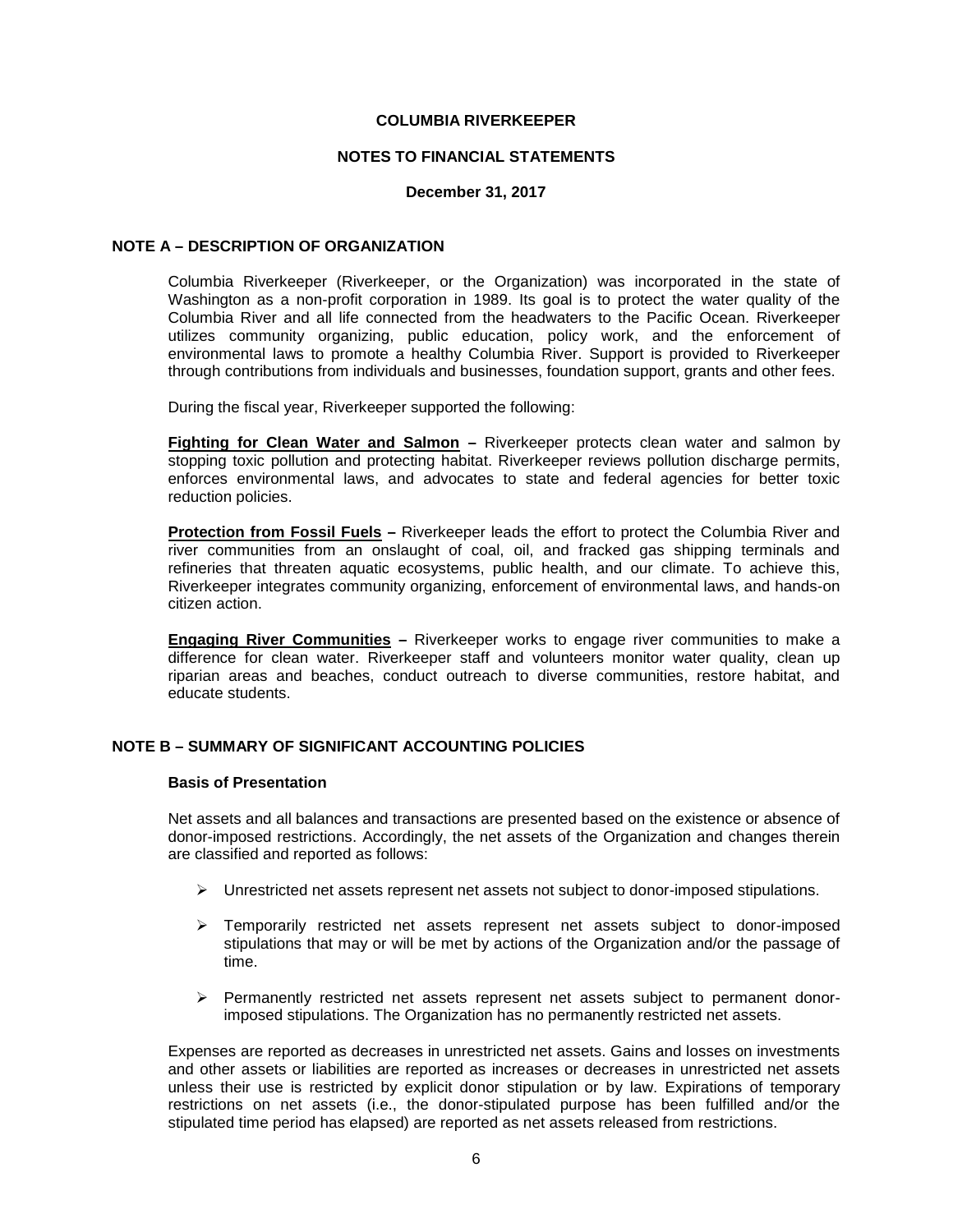#### **NOTES TO FINANCIAL STATEMENTS (CONTINUED)**

## **December 31, 2017**

#### **NOTE B – SUMMARY OF SIGNIFICANT ACCOUNTING POLICIES (CONTINUED)**

# **Contributions**

Contributions are recognized when the donor makes a promise to give to the Organization that is, in substance, unconditional. Contributions that are restricted by the donor are reported as increases in temporarily or permanently restricted net assets depending on the nature of the restrictions. When a restriction expires, temporarily restricted net assets are reclassified to unrestricted net assets.

#### **Estimates**

The preparation of financial statements in conformity with generally accepted accounting principles requires management to make estimates and assumptions that affect certain reported amounts and disclosures. Accordingly, actual results could differ from those estimates.

#### **Interpretation of Relevant Law Over Endowments**

The Organization has interpreted Oregon's adoption of the Uniform Prudent Management of Institutional Funds Act (UPMIFA) as requiring the Organization to adopt investment and spending policies that preserve the fair value of the original endowed gift as of the date of the gift, absent explicit donor restrictions to the contrary. Although the Organization has a long-term fiduciary duty to the donor (and others) for a fund of perpetual duration, the preservation of an endowment's purchasing power is only one of several factors that are considered in managing and investing these funds. Furthermore, in accordance with UPMIFA, a portion of an endowment's historic dollar value may be appropriated for expenditure in support of the designated purposes of the endowment if this is consistent with a spending policy that otherwise satisfies the requisite standard of prudence under UPMIFA.

As a result of this interpretation, the Organization classifies as permanently restricted net assets (1) the original value of gifts donated to the permanent endowment, (2) subsequent gifts to the endowment, and (3) accumulations made pursuant to the direction of the applicable donor gift instrument at the time the accumulation is added to the fund.

In general, investment returns on the Organization's endowment are available for retention or appropriation based on the same prudent standards and policies established by the Board of Directors and, therefore, are classified as temporarily restricted net assets until the returns are appropriated for expenditure by the Board of Directors and, if the use of the investment return is restricted by the donor, until the restriction has also been satisfied. Any investment return classified as permanently restricted net assets represents only those amounts required to be retained permanently as a result of explicit donor stipulations.

## **Endowment Investment and Spending Policies**

The goal of the Organization's investment program for funds held as permanent endowment is to achieve a total rate of return that will allow the Organization to respond to today's needs and the long-term growth necessary to respond to future needs. The investment objective for endowed funds is to retain (at a minimum) when possible an increase in the purchasing power of the funds, while at the same time producing a reasonable return for distribution to meet current needs.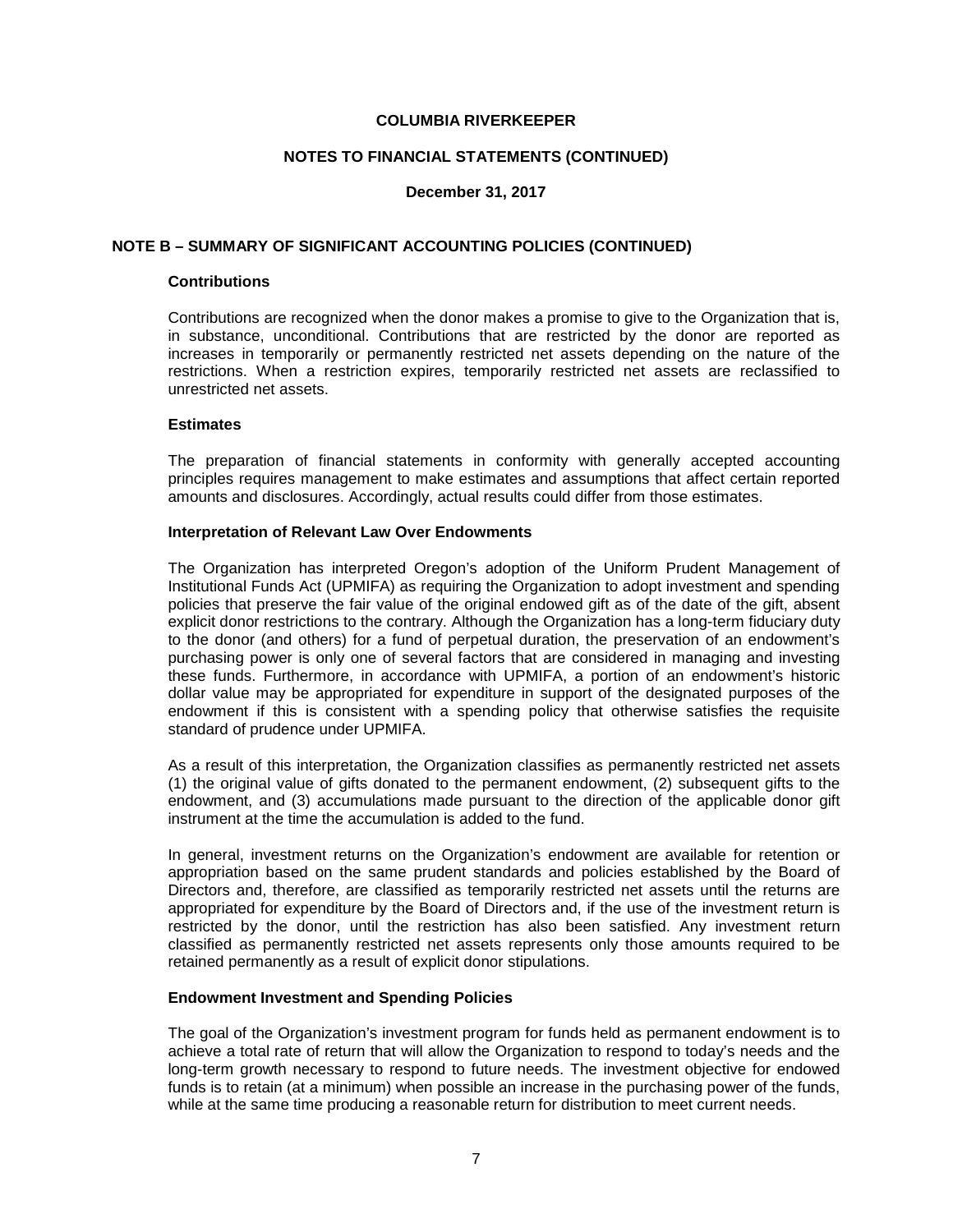#### **NOTES TO FINANCIAL STATEMENTS (CONTINUED)**

## **December 31, 2017**

## **NOTE B – SUMMARY OF SIGNIFICANT ACCOUNTING POLICIES (CONTINUED)**

#### **Property and Equipment**

Property and equipment is recorded at cost. Donated equipment is recorded at fair market value at the date received. Depreciation is computed on the straight-line method over the following estimated useful lives:

| Furniture and equipment | 5 years  |
|-------------------------|----------|
| Boat                    | 10 years |

Maintenance and repairs are expensed when incurred. Betterments and renewals in excess of \$500 are capitalized.

# **Income Taxes**

The Organization has been approved as a tax exempt organization under the Internal Revenue Code Section 501(c)(3) and applicable state laws. Accordingly, no provision for income taxes is included in the accompanying financial statements. The Organization does not believe it has unrelated trade or business income in excess of \$1,000.

#### **Cash and Cash Equivalents**

The Organization considers all liquid investments having initial maturities of three months or less to be cash equivalents.

#### **Revenue Recognition**

All contributions and grants are considered available for unrestricted use unless specifically restricted by a donor. Contract revenues are recognized at the time services are provided and the revenues are earned. Membership payments received from the Organization's members are considered equivalent to unrestricted contributions and are recognized as revenue when received. The Organization makes an annual determination of the adequacy of the allowance for uncollectible grants and contracts receivable. Management believes no allowance is required as of December 31, 2017.

#### **Functional Allocation of Expenses**

The costs of providing the various programs and other activities have been summarized in the Statement of Activities. Certain costs have been allocated among the programs and supporting services benefited.

## **Financial Instruments With Concentrations of Credit Risk**

Financial instruments that potentially subject the Organization to concentration of credit risk consist primarily of cash and cash equivalents. Interest bearing accounts are insured by the Federal Deposit Insurance Corporation (FDIC) up to \$250,000. Uninsured balances at December 31, 2017 totaled \$808,661.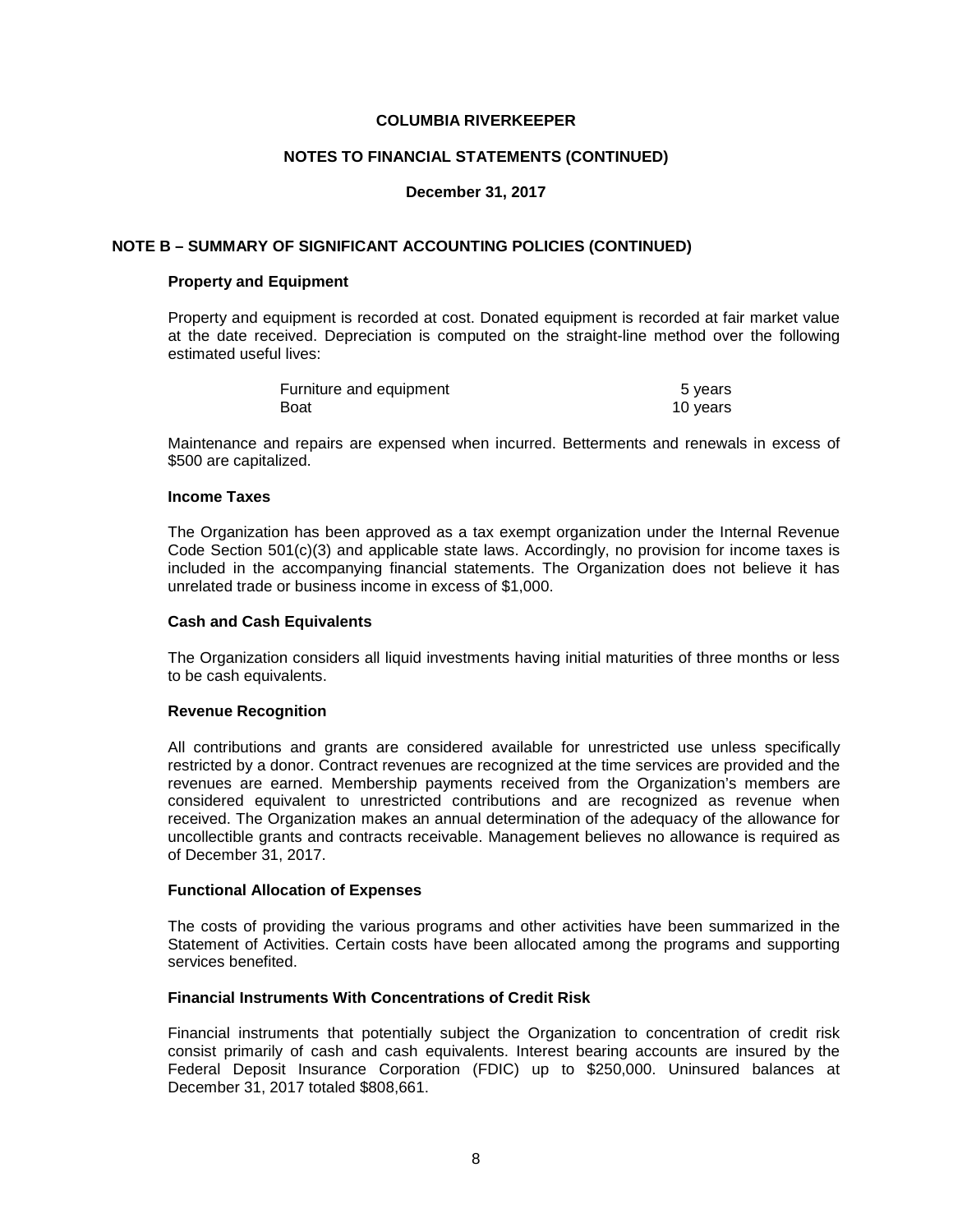#### **NOTES TO FINANCIAL STATEMENTS (CONTINUED)**

## **December 31, 2017**

#### **NOTE B – SUMMARY OF SIGNIFICANT ACCOUNTING POLICIES (CONTINUED)**

# **Prior Year Summarized Financial Information**

The financial statements include certain prior-year summarized comparative information in total but not by net asset class. Such information does not include sufficient detail to constitute a presentation in conformity with generally accepted accounting principles. Accordingly, such information should be read in conjunction with the Organization's financial statements for the year ended December 31, 2016, from which the summarized information was derived.

#### **Reclassifications**

Certain prior year balances in the accompanying financial statements have been reclassified to conform to the current year presentation.

# **NOTE C – GRANTS RECEIVABLE**

During the year the Organization was granted a multi-year grant. Management has determined that the effect of an imputed interest rate not to be material to the financial statements, and thus has not discounted the grant to present value. Grants receivable consist of the following at December 31, 2017:

| Grants receivable expected to be collected in: |         |
|------------------------------------------------|---------|
| Less than one year                             | 291.201 |
| One to five years                              | 100,000 |
|                                                |         |
|                                                | 391.201 |

# **NOTE D – PROPERTY AND EQUIPMENT**

A summary of property and equipment at December 31, 2017 is as follows:

| Furniture and equipment<br><b>Boat</b> | 13.751<br>15,693    |
|----------------------------------------|---------------------|
| Less accumulated depreciation          | 29.444<br>(22, 074) |
|                                        | 7.370               |

Depreciation expense for the year ended December 31, 2017 amounted to \$805.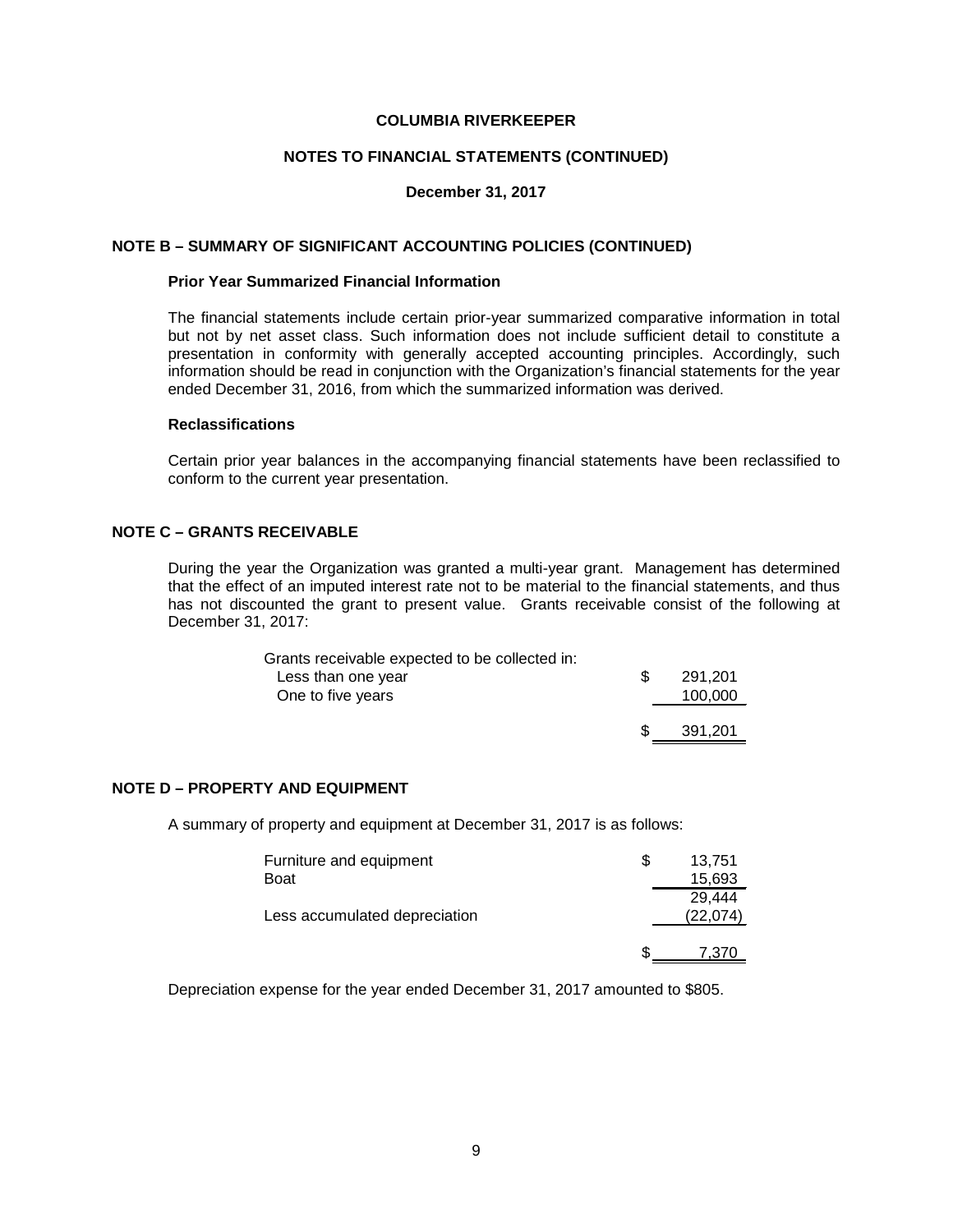#### **NOTES TO FINANCIAL STATEMENTS (CONTINUED)**

**December 31, 2017**

# **NOTE E– RESTRICTED AND ENDOWMENT NET ASSETS**

Temporarily restricted net assets are available for the following purposes:

| Factory farming initiatives                      | S | 9.305   |
|--------------------------------------------------|---|---------|
| Fossil fuel initiatives                          |   | 311.984 |
| Water quality initiatives                        |   | 100.533 |
| Nichols natural area restoration                 |   | 34.881  |
| General operating expenses restricted for timing |   | 266,667 |
|                                                  |   |         |
|                                                  | S | 723.370 |

Permanently restricted net assets are composed of endowment funds for which the principal is permanently restricted, and the earnings are unrestricted, as described in Note B. The Organization's endowment fund is as follows:

|                                            | Temporarily<br>Restricted | Permanently<br>Restricted | Total<br>Endowment<br><b>Net Assets</b> |
|--------------------------------------------|---------------------------|---------------------------|-----------------------------------------|
| Endowment net assets,<br>beginning of year | \$<br>- \$                | - \$                      |                                         |
| Contributions<br>Investment gains (losses) |                           | 32,697                    | 32,697                                  |
| Endowment net assets, end of year          |                           | 32.697                    | 32.697                                  |

## **NOTE F – IN-KIND CONTRIBUTIONS**

A number of unpaid volunteers provide significant contributions of their time to develop and implement the Organization's programs. There were approximately 6,000 volunteered hours during the year ended December 31, 2017. Amounts recognized on the statement of activities are limited to the significant services received which create or enhance a nonfinancial asset or require specialized skills that the Organization would have purchased if not donated. During the year ended December 31, 2017, the Organization recognized \$303,003 of contributed services for pro bono legal work, and \$9,723 of contributed equipment and supplies for water quality monitoring.

# **NOTE G – CONTINGENCIES**

Grant awards require the fulfillment of certain conditions as set forth in the instrument of grant. Failure to fulfill the conditions could result in the return of the funds to the grantors. The Organization considers this contingency remote since, by accepting the grants and their terms, it is of the opinion that the Organization has complied with the terms of all grants.